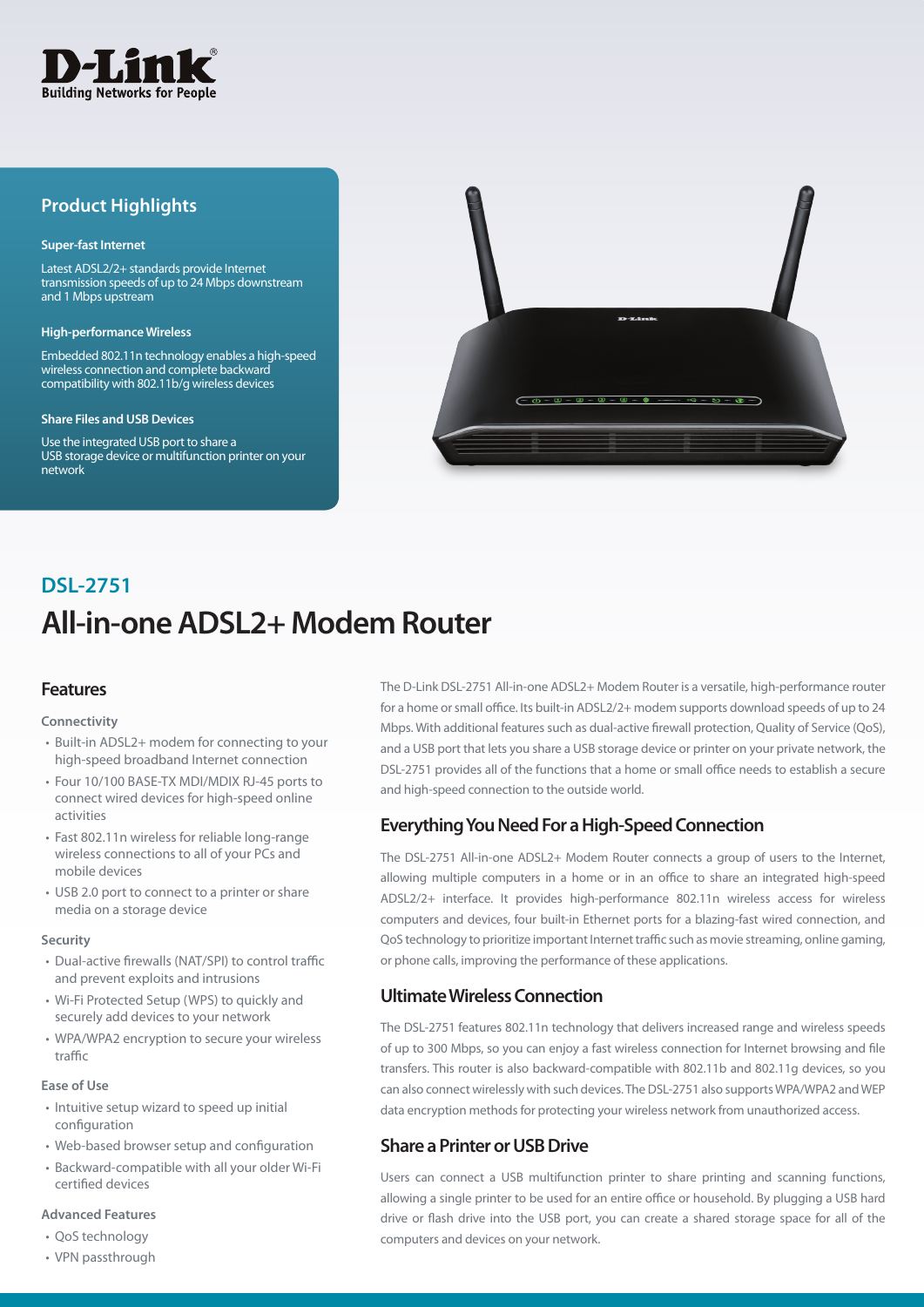

## **Firewall Protection**

The DSL-2751's security features prevent unauthorized access to your private network from wireless devices or from the Internet. These features include firewall security, such as Stateful Packet Inspection (SPI) and hacker attack logging. SPI inspects the content of incoming packets before they are allowed in, while hacker logging helps to protect your network against Denial of Service (DoS) attacks. Together, these features keep your network safe and secure, allowing you to send emails and shop online with confidence.



### **Technical Specifications**

| General                                  |                                                                                                                                                                                                                              |                                                                                                                                                                                               |
|------------------------------------------|------------------------------------------------------------------------------------------------------------------------------------------------------------------------------------------------------------------------------|-----------------------------------------------------------------------------------------------------------------------------------------------------------------------------------------------|
| Interfaces                               | • RJ-11 ADSL port<br>· Four 10/100 BASE-TX MDI/MDIX RJ-45 ports                                                                                                                                                              | • 802.11n WLAN<br>• USB 2.0 port                                                                                                                                                              |
| <b>Wireless LAN</b>                      | · 802.11b/g/n standards<br>· Wireless speed: up to 300 Mbps (802.11n), 54 Mbps<br>$(802.11q)^1$<br>• Frequency range: 2.4 GHz to 2.484 GHz<br>· Antennas: 2 Non-detachable MIMO antennas<br>• 64/128-bit WEP data encryption | • WPA/WPA2 (personal/enterprise) security<br>• 802.1x RADIUS<br>• WPS (Wi-Fi Protected Setup)<br>• Multiple SSIDs*<br>• 802.11e Wireless QoS (WMM/WME)*<br>• MAC address-based access control |
| Wireless Transmission Power <sup>2</sup> | $\cdot$ 17 dBm +/- 2 dBm                                                                                                                                                                                                     |                                                                                                                                                                                               |
| <b>ADSL Standards</b>                    | · ADSL standards: Multi-mode, ANSI T1.413 Issue 2, ITU<br>G.992.1 (G.dmt) Annex B, ITU G.992.2 (G.lite) Annex B,<br>ITU G.994.1 (G.hs)                                                                                       | · ADSL2 standards: ITU G.992.3 (G.dmt.bis) Annex B/J/L,<br>ITU G.992.4 (G.lite.bis) Annex B<br>• ADSL2+ standards: ITU G.992.5 Annex B/J/L                                                    |
| <b>ADSL Data Rates</b>                   | · G.dmt: 8 Mbps downstream, 832 Kbps upstream<br>· G.lite: 1.5 Mbps downstream, 512 Kbps upstream                                                                                                                            | • ADSL2: 12 Mbps downstream, 1 Mbps upstream<br>• ADSL2+: 24 Mbps downstream, 1 Mbps upstream                                                                                                 |
| Diagnostic LED                           | • Power<br>$\cdot$ LAN (1 to 4)<br>• WLAN<br>$\cdot$ DSL                                                                                                                                                                     | • Internet<br>• WPS<br>$\cdot$ USB                                                                                                                                                            |
| <b>Features</b>                          |                                                                                                                                                                                                                              |                                                                                                                                                                                               |
| ATM & PPP Protocols                      | • ATM Forum UNI3.1/4.0 PVC (up to 16 PVCs)*<br>• ATM Adaptation Layer Type 5 (AAL5)<br>• ATM QoS (Traffic Shaping)*<br>· Bridged or routed Ethernet encapsulation                                                            | • VC and LLC based multiplexing<br>• PPP over Ethernet (PPPoE)<br>· PPP over ATM (RFC 2364)<br>• ITU-T I.610 OAM F4/F5                                                                        |
| Network Protocols                        | • WAN/LAN switchable port<br>• NAT (maximum 4096 NAT sessions)<br>• DHCP server/client/relay<br>• Static routing, RIP v.1, v.2*                                                                                              | • Universal Plug and Play (UPnP) Compliant<br>• Dynamic Domain Name System (DDNS)<br>• Virtual server<br>• SNTP, DNS proxy, and IGMP proxy*                                                   |
| <b>Firewall/Access Security</b>          | • Built-in NAT firewall<br>• Stateful Packet Inspection (SPI)<br>• DoS attack prevention<br>• Packet filtering (IP/ICMP/TCP/UDP)                                                                                             | • Intrusion Detection System (IDS)<br>$\cdot$ DMZ<br>• Parental control (URL blocking, scheduling)                                                                                            |
| Virtual Private Network (VPN)            | • Multiple PPTP/IPSec/L2TP passthrough                                                                                                                                                                                       |                                                                                                                                                                                               |